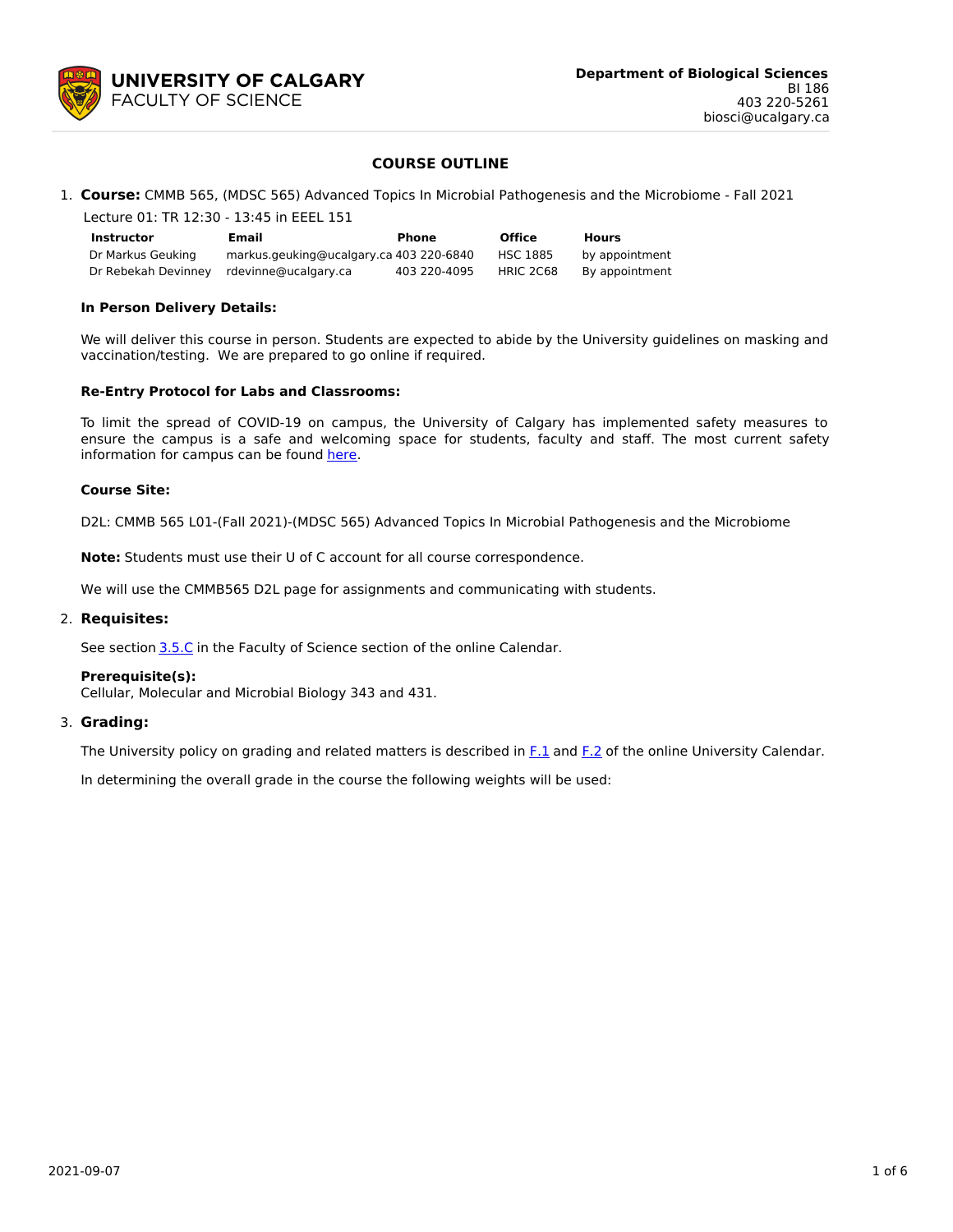| <b>Components</b>  | Weighting (%) | <b>Due Date</b> |  |  |
|--------------------|---------------|-----------------|--|--|
| Paper Presentation | <b>20%</b>    | Multiple        |  |  |
| Paper Synopses     | 20%           | Multiple        |  |  |
| Term Paper $#1$    | <b>30%</b>    | Oct 19, 2021    |  |  |
| Term paper #2      | 30%           | lDec 7. 2021    |  |  |

## Assignments

Paper presentations: Students will present papers assigned by the course coordinators in the areas of Microbial Pathogenesis and the Microbiome. Presentations will be done in groups of 2-3 students, and papers assigned 2 weeks prior to the presentation date. Students will be assigned roles in the presentation at that time. This is worth 20% of the mark.

Papers will be assigned on the following dates:

Paper 1 : Sept 9

Papers 2 and 3: Sept 23

Papers 4 and 5: Oct 19

Paper 6: Nov 4

Paper synopsis: Students who are not involved in the presentation will write a brief (10-15 line) synopsis of the

major points made in the paper, and prepare 3-5 questions to ask the presenters. Paper synopses will be due at

12:00 pm to the appropriate D2L Dropbox on the day of the presentation. There will be 5 paper synopses/student. This is worth 20% of the mark (total of all synopses).

Term Paper #1: Students will write a Letter of Intent for a research proposal in the area of the microbiome.

Detailed instructions for the Letter of Intent will be posted on D2L during the first week of class. The Letter of

Intent is a maximum of 2 pages double spaced, and due by 11:59 pm on 10/19/21 to the appropriate D2L

Dropbox, and is worth 25% of the mark.

Term Paper #2: Students will write a short essay in the area of Microbial Pathogenesis. The topic and detailed

instructions will be posted on D2L on 10/19/21 (start of the pathogenesis block). This assignment is due by

11:59 pm on 12/7/21 to the appropriate D2L Dropbox, and is worth 25% of the mark.

Each piece of work (reports, assignments, quizzes, midterm exam(s) or final examination) submitted by the

student will be assigned a grade. The student's grade for each component listed above will be combined with the

indicated weights to produce an overall percentage for the course, which will be used to determine the course

letter grade.

Each piece of work (reports, assignments, quizzes, midterm exam(s) or final examination) submitted by the student will be assigned a grade. The student's grade for each component listed above will be combined with the indicated weights to produce an overall percentage for the course, which will be used to determine the course letter grade.

The conversion between a percentage grade and letter grade is as follows.

|                                | $\mathbf{r}$<br><u>л</u><br>$  -$ | -    | А.<br>æ. | в.<br>D. |     | n<br>в. | -<br>◡ |     |     | -    | D<br>ש |
|--------------------------------|-----------------------------------|------|----------|----------|-----|---------|--------|-----|-----|------|--------|
| <b>Minimum</b><br>∖ % Reauired | 95 %                              | 86 % | 80 %     | 77%      | 74% | 70 %    | 65 %   | 60% | 57% | 54 % | 50 %   |

Late Assignments: Students who hand in assignments late will be penalized 10% per day for handing in late. Assignments that are handed in 3 calendar days or more after the due date will be refused and the students assigned a score of zero for the assignment. Students may hand in assignments late without penalty if the student has discussed the timelines with course instructor at least 2 days in advance of the due date and the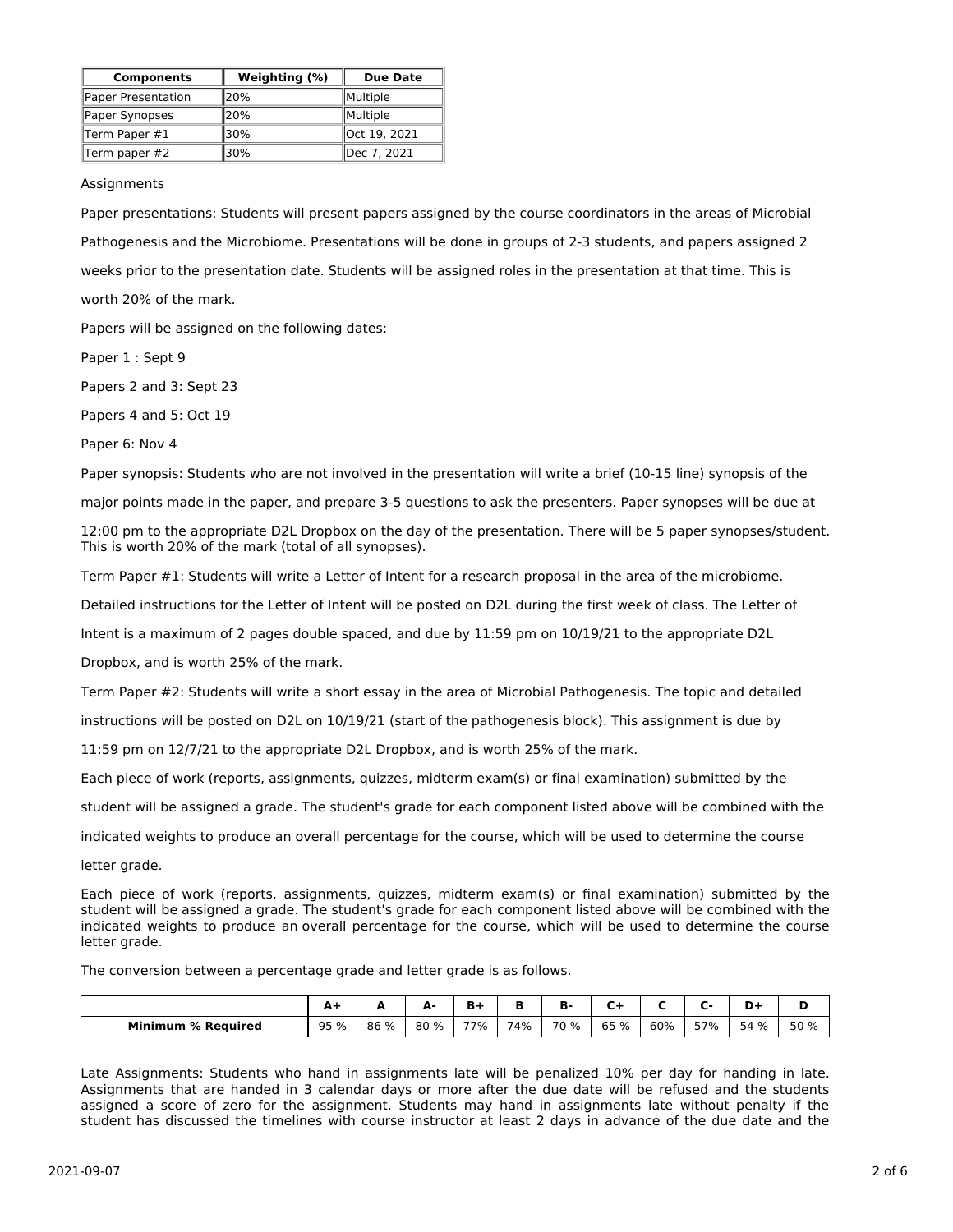course instructor has granted an extension.

Please note, due to COVID-19, the requirement for providing a doctors note or statutory declaration as evidence for reasons for absence has been suspended. Please do not visit medical clinics for medical notes, or Commissioners for Oaths for statutory declarations. Let your instructor know immediately if you are ill and can not meet a deadline. <https://www.ucalgary.ca/current-students/fall-2020-term-faq>

The University of Calgary offers a *[flexible](https://www.ucalgary.ca/pubs/calendar/current/f-1-3.html) grade option*, Credit Granted (CG) to support student's breadth of learning and student wellness. Faculty units may have additional requirements or restrictions for the use of the CG grade at the faculty, degree or program level. To see the full list of Faculty of Science courses where CG is not eligible, please visit the following website: [https://science.ucalgary.ca/current-students/undergraduate/program](https://science.ucalgary.ca/current-students/undergraduate/program-advising/flexible-grading-option-cg-grade)advising/flexible-grading-option-cg-grade

# 4. **Missed Components Of Term Work:**

The university has suspended the requirement for students to provide evidence for absences. Please do not attend medical clinics for medical notes or Commissioners for Oaths for statutory declarations.

In the event that a student legitimately fails to submit any online assessment on time (e.g. due to illness etc...), please contact the course coordinator, or the course instructor if this course does not have a coordinator to arrange for a re-adjustment of a submission date. Absences not reported within 48 hours will not be accommodated. If an excused absence is approved, one possible arrangement is that the percentage weight of the legitimately missed assignment could also be pro-rated among the components of the course. This option is at the discretion of the coordinator and may not be a viable option based on the design of this course.

## 5. **Scheduled Out-of-Class Activities:**

There are no scheduled out of class activities for this course.

## 6. **Course Materials:**

Recommended Textbook(s):

Salyers, Wilson and Whitt, Bacterial Pathogenesis: A Molecular Approach: American Society for Microbiology.

This book supplements the primary source material assigned by each instructor, and is available as an eBook at the U. Calgary Library. It is a recommended rather than required text.

In order to successfully engage in their learning experiences at the University of Calgary, students taking online, remote and blended courses are required to have reliable access to the following technology:

- A computer with a supported operating system, as well as the latest security, and malware updates;
- A current and updated web browser;
- Webcam/Camera (built-in or external);
- Microphone and speaker (built-in or external), or headset with microphone;
- Current antivirus and/or firewall software enabled;
- Stable internet connection.

For more information please refer to the UofC **[ELearning](https://elearn.ucalgary.ca/technology-requirements-for-students)** online website.

## 7. **Examination Policy:**

There are no exams in this course.

Students should also read the Calendar, [Section](http://www.ucalgary.ca/pubs/calendar/current/g.html) G, on Examinations.

# 8. **Approved Mandatory And Optional Course Supplemental Fees:**

There are no additional fees required for this course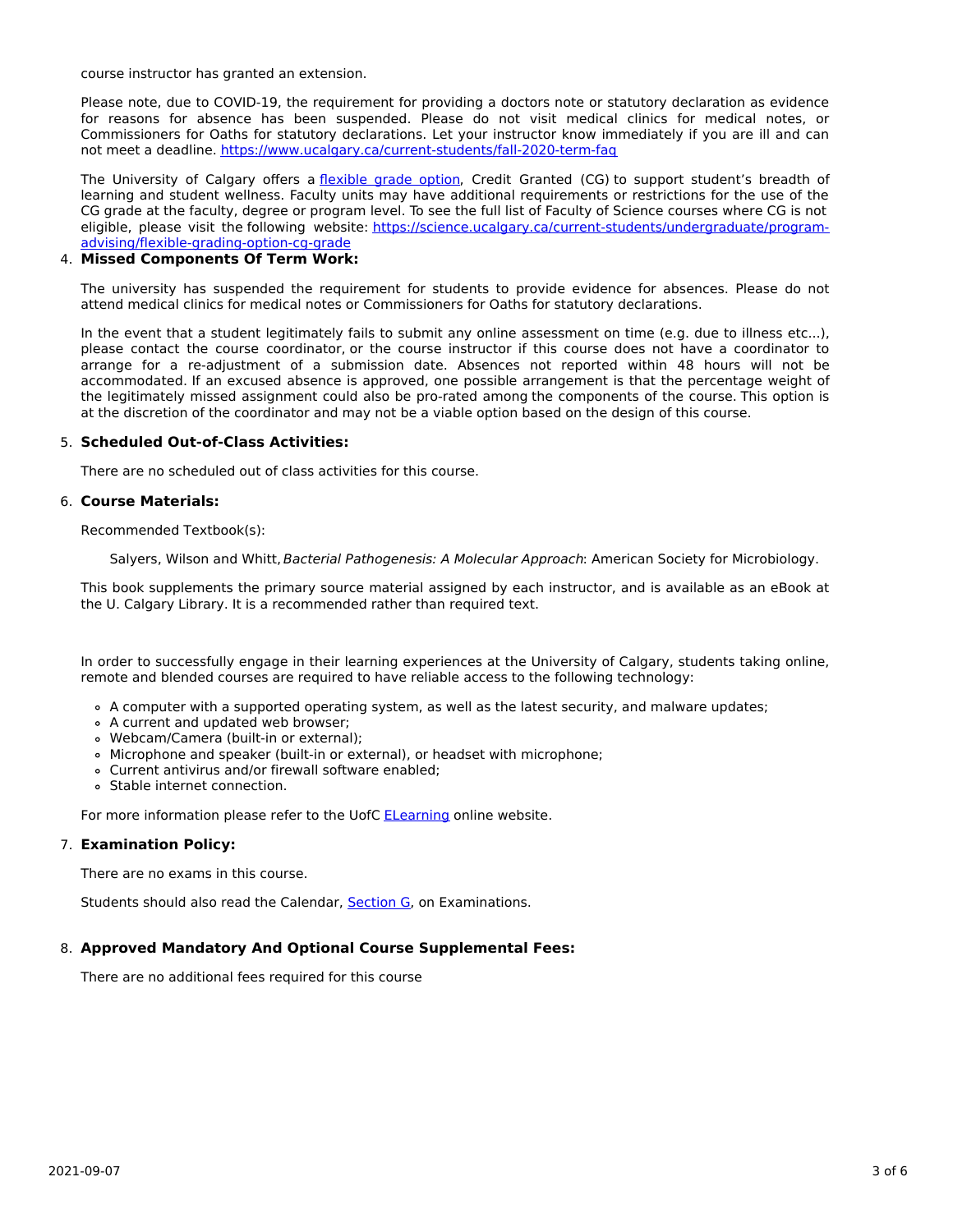## 9. **Writing Across The Curriculum Statement:**

For all components of the course, in any written work, the quality of the student's writing (language, spelling, grammar, presentation etc.) can be a factor in the evaluation of the work. See also Section [E.2](http://www.ucalgary.ca/pubs/calendar/current/e-2.html) of the University Calendar.

Writing skills are important to academic study in all disciplines. In keeping with the University of Calgary's emphasis on the importance of academic writing in student assignments (section E.2 of 2020-21 Calendar), writing is emphasized, and the grading thereof in determining a student's mark in this course. The University of Calgary values excellence in writing. Competence in writing entails skills in crafting logical, clear, coherent, nonredundant sentences, paragraphs and broader arguments, as well as skills with the mechanics of writing (grammar, spelling, punctuation). Sources used in research papers must be properly documented. The University of Calgary offers a number of instructional services through the Students' Success Centre's Writing Support Services (http://www.ucalgary.ca/writingsupport/) for students seeking feedback on assignments or seeking to improve their general writing skills. Students are **strongly encouraged** to take advantage of these programs.

## 10. **Human & Living Organism Studies Statements:**

Students will not participate as subjects or researchers in human studies.

See also [Section](http://www.ucalgary.ca/pubs/calendar/current/e-5.html) E.5 of the University Calendar.

**STUDIES IN THE BIOLOGICAL SCIENCES INVOLVE THE USE OF LIVING AND DEAD ORGANISMS.** Students taking laboratory and field-based courses in these disciplines can expect involvement with and experimentation on such materials. Students perform dissections on dead or preserved organisms in some courses. In particular courses, students experiment on living organisms, their tissues, cells, or molecules. Sometimes field work requires students to collect a variety of living materials by many methods, including humane trapping.

All work on humans and other animals conforms to the Helsinki Declaration and to the regulations of the Canadian Council on Animal Care. The Department strives for the highest ethical standards consistent with stewardship of the environment for organisms whose use is not governed by statutory authority. Individuals contemplating taking courses or majoring in one of the fields of study offered by the Department of Biological Sciences should ensure that they have fully considered these issues before enrolling. Students are advised to discuss any concern they might have with the Undergraduate Program Director of the Department.

Students are expected to be familiar with **[Section](http://www.ucalgary.ca/pubs/calendar/current/sc-4-1.html) SC.4.1** of the University Calendar.

## 11. **Reappraisal Of Grades:**

A student wishing a reappraisal, should first attempt to review the graded work with the Course coordinator/instructor or department offering the course. Students with sufficient academic grounds may request a reappraisal. Non-academic grounds are not relevant for grade reappraisals. Students should be aware that the grade being reappraised may be raised, lowered or remain the same. See [Section](http://www.ucalgary.ca/pubs/calendar/current/i-3.html) I.3 of the University Calendar.

- a. **Term Work:** The student should present their rationale as effectively and as fully as possible to the Course coordinator/instructor within **ten business days** of either being notified about the mark, or of the item's return to the class. If the student is not satisfied with the outcome, the student shall submit the Reappraisal of Graded Term work form to the department in which the course is offered within 2 business days of receiving the decision from the instructor. The Department will arrange for a reappraisal of the work within the next ten business days. The reappraisal will only be considered if the student provides a detailed rationale that outlines where and for what reason an error is suspected. See sections  $1.1$  and  $1.2$  of the University Calendar
- b. **Final Exam:**The student shall submit the request to Enrolment Services. See [Section](http://www.ucalgary.ca/pubs/calendar/current/i-3.html) I.3 of the University Calendar.

## 12. **Other Important Information For Students:**

- a. **Mental Health** The University of Calgary recognizes the pivotal role that student mental health plays in physical health, social connectedness and academic success, and aspires to create a caring and supportive campus community where individuals can freely talk about mental health and receive supports when needed. We encourage you to explore the mental health resources available throughout the university community, such as counselling, self-help resources, peer support or skills-building available through the SU Wellness Centre (Room 370, MacEwan Student Centre, Mental Health [Services](https://www.ucalgary.ca/wellnesscentre/services/mental-health-services) Website) and the Campus Mental Health Strategy website [\(Mental](http://www.ucalgary.ca/mentalhealth) Health).
- b. **SU Wellness Services:** For more information, see [www.ucalgary.ca/wellnesscentre](http://www.ucalgary.ca/wellnesscentre) or call [403-210-9355.](tel:4032109355)
- c. **Sexual Violence:** The Sexual Violence Support Advocate, Carla Bertsch, can provide confidential support and information regarding sexual violence to all members of the university community. Carla can be reached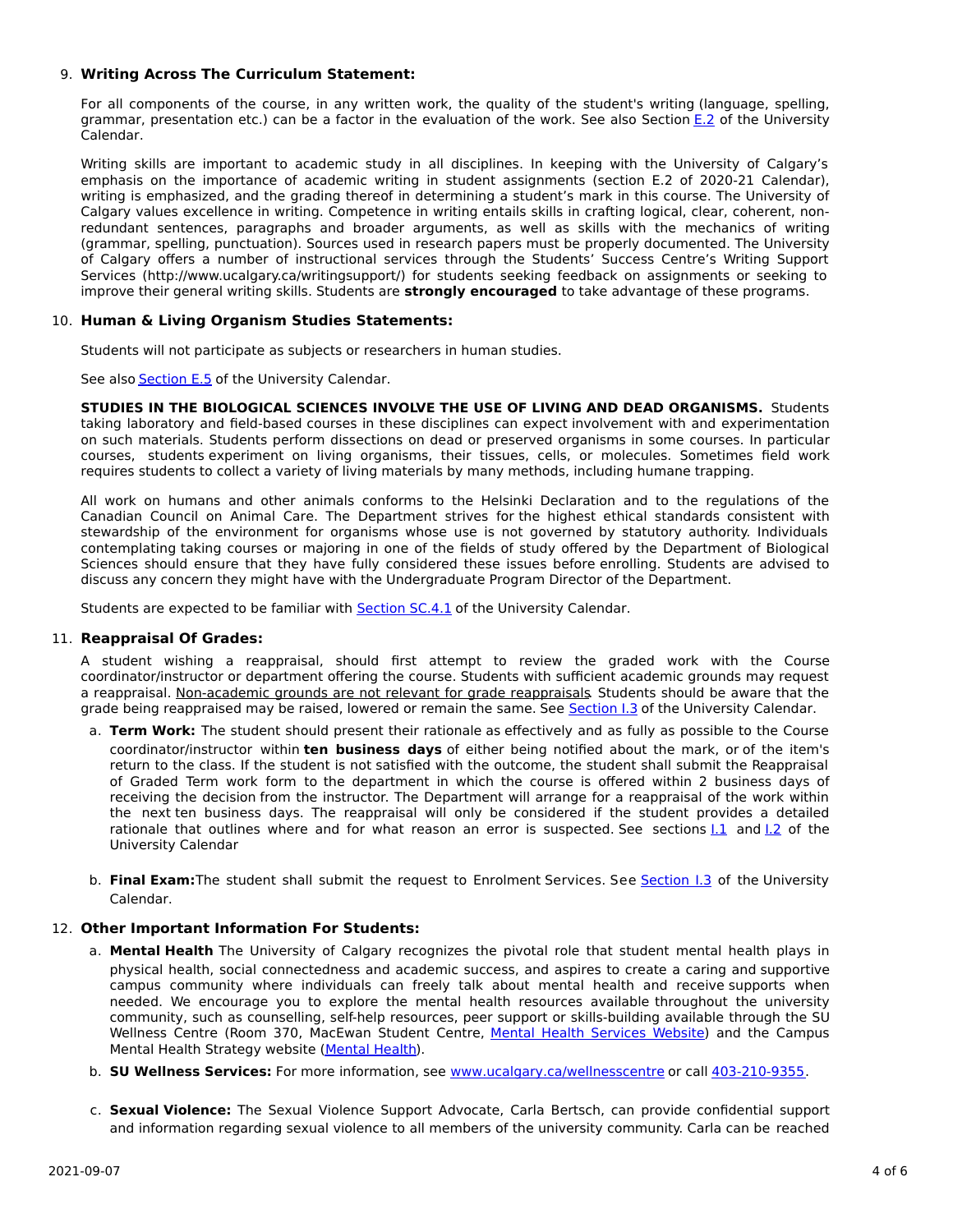by email [\(svsa@ucalgary.ca](mailto:svsa@ucalgary.ca)) or phone at[403-220-2208](tel:4032202208). The complete University of Calgary policy on sexual violence can be viewed at [\(https://www.ucalgary.ca/legal-services/sites/default/files/teams/1/Policies-Sexual](https://www.ucalgary.ca/legal-services/sites/default/files/teams/1/Policies-Sexual-and-Gender-Based-Violence-Policy.pdf)and-Gender-Based-Violence-Policy.pdf)

d. **Misconduct:** Academic integrity is the foundation of the development and acquisition of knowledge and is based on values of honesty, trust, responsibility, and respect. We expect members of our community to act with integrity. Research integrity, ethics, and principles of conduct are key to academic integrity. Members of our campus community are required to abide by our institutional Code of [Conduct](https://www.ucalgary.ca/legal-services/sites/default/files/teams/1/Policies-Code-of-Conduct.pdf) and promote academic integrity in upholding the University of Calgary's reputation of excellence. Some examples of academic misconduct include but are not limited to: posting course material to online platforms or file sharing without the course instructor's consent; submitting or presenting work as if it were the student's own work; submitting or presenting work in one course which has also been submitted in another course without the instructor's permission; borrowing experimental values from others without the instructor's approval; falsification/fabrication of experimental values in a report. Please read the following to inform yourself more on academic integrity:

Student [Handbook](https://www.ucalgary.ca/live-uc-ucalgary-site/sites/default/files/teams/9/AI-Student-handbook-1.pdf) on Academic Integrity Student Academic Misconduct [Policy](https://www.ucalgary.ca/legal-services/sites/default/files/teams/1/Policies-Student-Academic-Misconduct-Policy.pdf) and [Procedure](https://www.ucalgary.ca/legal-services/sites/default/files/teams/1/Policies-Student-Academic-Misconduct-Procedure.pdf) [Research](https://www.ucalgary.ca/legal-services/sites/default/files/teams/1/Policies-Research-Integrity-Policy.pdf) Integrity Policy

Additional information is available on the Student Success Centre [Academic](https://ucalgary.ca/student-services/student-success/learning/academic-integrity) Integrity page

## e. **Academic Accommodation Policy:**

It is the student's responsibility to request academic accommodations according to the University policies and procedures listed below. The student accommodation policy can be found at: <https://www.ucalgary.ca/legal-services/sites/default/files/teams/1/Policies-Student-Accommodation-Policy.pdf>

Students needing an accommodation because of a disability or medical condition should communicate this need to Student Accessibility Services in accordance with the Procedure for Accommodations for Students with Disabilities: [https://www.ucalgary.ca/legal-services/sites/default/files/teams/1/Policies-Accommodation](https://www.ucalgary.ca/legal-services/sites/default/files/teams/1/Policies-Accommodation-for-Students-with-Disabilities-Procedure.pdf)for-Students-with-Disabilities-Procedure.pdf.

Students needing an accommodation in relation to their coursework or to fulfil requirements for a graduate degree, based on a Protected Ground other than Disability, should communicate this need, by filling out the Request for Academic [Accommodation](https://science.ucalgary.ca/sites/default/files/teams/1/request-accommodation-academic-courses.pdf) Form and sending it to Lisa Gieg by emai[llmgieg@ucalgary.ca](mailto:lmgieg@ucalgary.ca) preferably 10 business days before the due date of an assessment or scheduled absence.

- f. **Freedom of Information and Privacy:** This course is conducted in accordance with the Freedom of Information and Protection of Privacy Act (FOIPP). Students should identify themselves on all written work by placing their name on the front page and their ID number on each subsequent page. For more information, see Legal [Services](https://www.ucalgary.ca/legal-services/access-information-privacy) website.
- g. **Student Union Information:** VP [Academic](http://www.su.ucalgary.ca/contact), Phone: [403-220-3911](tel:4032203911) Email: [suvpaca@ucalgary.ca](mailto:suvpaca@ucalgary.ca). SU Faculty Rep., Phone: [403-220-3913](tel:4032203913) Email: [sciencerep@su.ucalgary.ca](mailto:sciencerep@su.ucalgary.ca). Student [Ombudsman](https://www.ucalgary.ca/ombuds/), Email: [ombuds@ucalgary.ca](mailto:%20ombuds@ucalgary.ca).
- h. **Surveys:** At the University of Calgary, feedback through the Universal Student Ratings of Instruction [\(USRI](http://www.ucalgary.ca/usri)) survey and the Faculty of Science Teaching Feedback form provides valuable information to help with evaluating instruction, enhancing learning and teaching, and selecting courses. Your responses make a difference - please participate in these surveys.
- i. **Copyright of Course Materials:** All course materials (including those posted on the course D2L site, a course website, or used in any teaching activity such as (but not limited to) examinations, quizzes, assignments, laboratory manuals, lecture slides or lecture materials and other course notes) are protected by law. These materials are for the sole use of students registered in this course and must not be redistributed. Sharing these materials with anyone else would be a breach of the terms and conditions governing student access to D2L, as well as a violation of the copyright in these materials, and may be pursued as a case of student academic or [non-academic](https://www.ucalgary.ca/conduct/policy/non-academic-misconduct-policy) misconduct, in addition to any other remedies available at law.

## **Global Objectives:**

CMMB565 is designed to give students the knowledge and skill set to work and think independently in the areas of microbial pathogenesis and the microbiome. By the end of the course, students will be able to critically discuss the published literature in both in both oral and written formats. The main goal of this course is to enhance: 1) the students understanding of pathogenesis and the microbiome and 2) the ability to understand and critique the